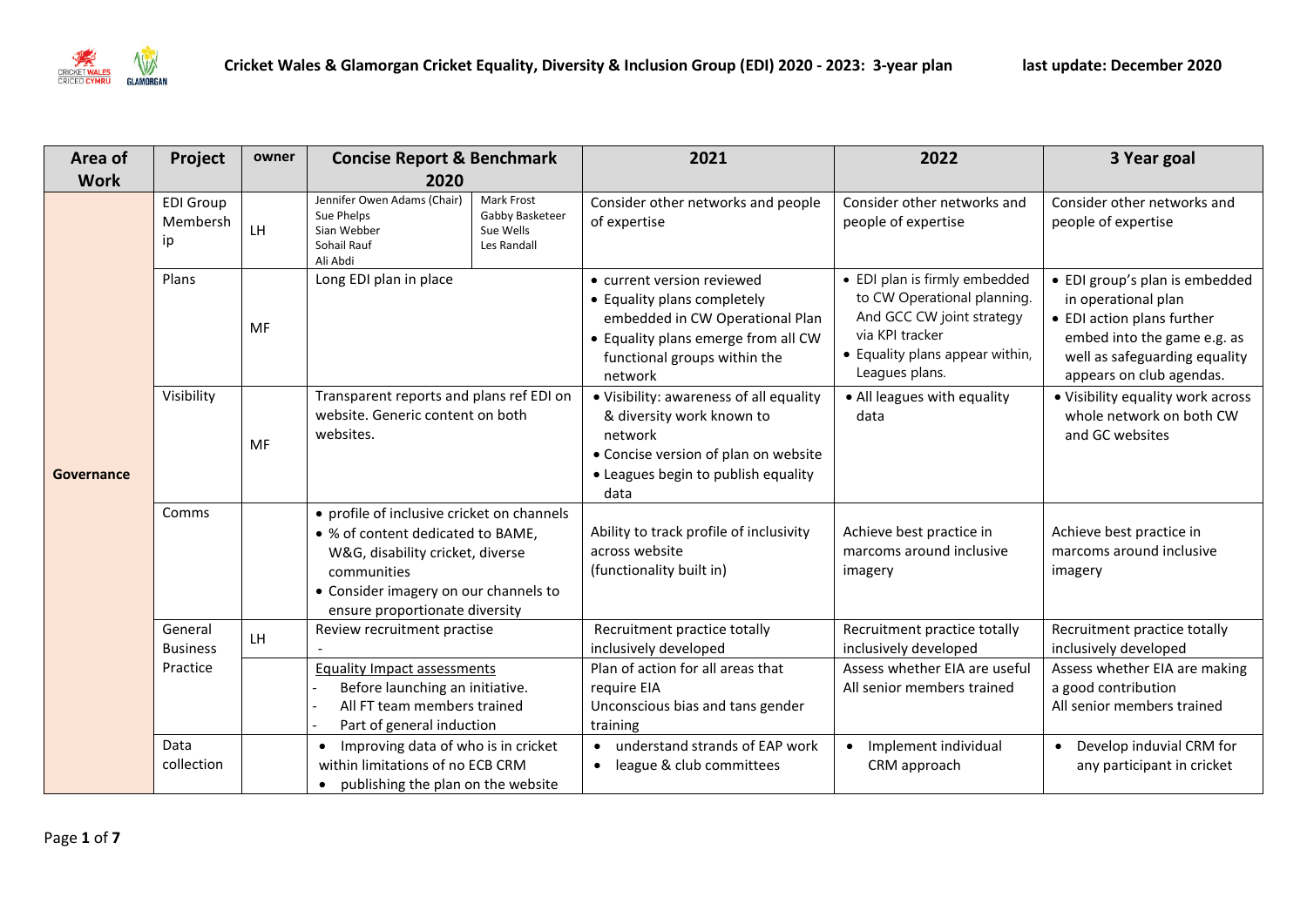

|                |                |    | Kwik Cricket & Lady Taverner's Schools                              | Secondary Schools C2S Girls only                                 | C2S girls wide programme in      | C2S girls wide programme in     |
|----------------|----------------|----|---------------------------------------------------------------------|------------------------------------------------------------------|----------------------------------|---------------------------------|
|                |                |    | festivals                                                           | projects links Softball league teams                             | secondary schools                | secondary schools               |
|                | Girls' Cricket |    | Girls' softball festivals                                           | Use the opportunity of Dynamos                                   |                                  |                                 |
|                |                |    |                                                                     | Cricket re development of girls'                                 |                                  |                                 |
|                |                |    |                                                                     | cricket within schools/clubs                                     |                                  |                                 |
|                |                |    | Hub & development projects                                          | Continue transition of girls' from All                           | consider cluster clubs to        | Build on the S Wales cricket    |
|                |                |    |                                                                     | Stars & increase girls' only teams                               | develop girls' Cricket further.  | W&G group plans to grow girls   |
|                |                |    | 2019 All-stars girls = 23.67% i.e. 915                              | from U9-U12.                                                     | 2021 girls all-stars 2000        | U11 & U13s across All of Wales  |
|                |                |    |                                                                     | 2021 girls all-stars 1500                                        | Access to a girls Hub /          | 2022 girls all-stars 2500       |
|                |                |    |                                                                     | 6 Girls hubs within each area                                    | Dynamos within each local LA     | Work with MCC to ensure Girls'  |
|                |                |    |                                                                     | Establish Girls' Leagues                                         |                                  | Hub sustainability              |
|                |                |    | Clubs with both a women's and girls'                                | Clubs with both a women's and girls'                             | Clubs with both a women's        | Clubs with both a women's and   |
|                |                |    | sections 2020 = 27                                                  | sections 2020 = 35                                               | and girls' sections 2020 = 40    | girls' sections =69             |
|                | Women's        |    | A calendar of club led Women's Softball                             | S. Wales Women's Softball League                                 | Facilitate further activity from | Women & Girls' Officers to      |
|                | Cricket        | MF | Cricket Festivals to be delivered in                                | SW- NW Softball League launch                                    | the new festivals/leagues.       | continue to embed the offer of  |
| Women &        |                |    | summer                                                              | (likely to be 2021)                                              | Club Development Planning.       | Women's Cricket at focus clubs. |
| <b>Girls</b>   |                |    |                                                                     | Develop softball taster sessions to                              | Grow S Wales & N Wales           | W&G participation doubles in    |
| <b>Cricket</b> |                |    |                                                                     | feed into structured W&G teams                                   | hardball cricket networks        | the strategy period             |
|                |                |    | <b>Hardball festivals</b>                                           | Grow hardball teams                                              | Establish Hardball hubs based    | Hardball teams 32               |
|                |                |    | Form forums/club meetings focused                                   | Pembrokeshire Hardball teams &                                   | on need.                         |                                 |
|                |                |    | development work.                                                   | other Hardball teams to continue                                 |                                  |                                 |
|                |                |    | Hardball teams 19                                                   | with leagues/events                                              |                                  |                                 |
|                |                |    |                                                                     | Grow South West Women's regional                                 |                                  |                                 |
|                |                |    |                                                                     | $league -$                                                       |                                  |                                 |
|                | Cluster        |    | Funding received from the ECB around                                | Develop cluster clubs year 2                                     | Develop cluster clubs year 3     | Cluster clubs year 4            |
|                | Clubs-ECB      |    | the cluster club target model to part<br>fund the roles of officer. | Emphasise on development &<br>sustainability with cluster clubs. |                                  |                                 |
|                |                |    | Each area has established what clubs                                | Sustain the new South Wales                                      |                                  |                                 |
|                |                |    | could form an ECB cluster club for                                  | Softball league via these clusters and                           |                                  |                                 |
|                |                |    | Women & Girls'.                                                     | softball local festivals.                                        |                                  |                                 |
|                | Women in       |    | Diverse club governance                                             | Cricket Wales Board to meet 40%                                  | Develop initiatives to embed     | more women to become club       |
|                | leadership     |    |                                                                     | League leadership outreach                                       | more women in club               | committee members               |
|                |                |    |                                                                     | Women on club & league committees                                | leadership                       |                                 |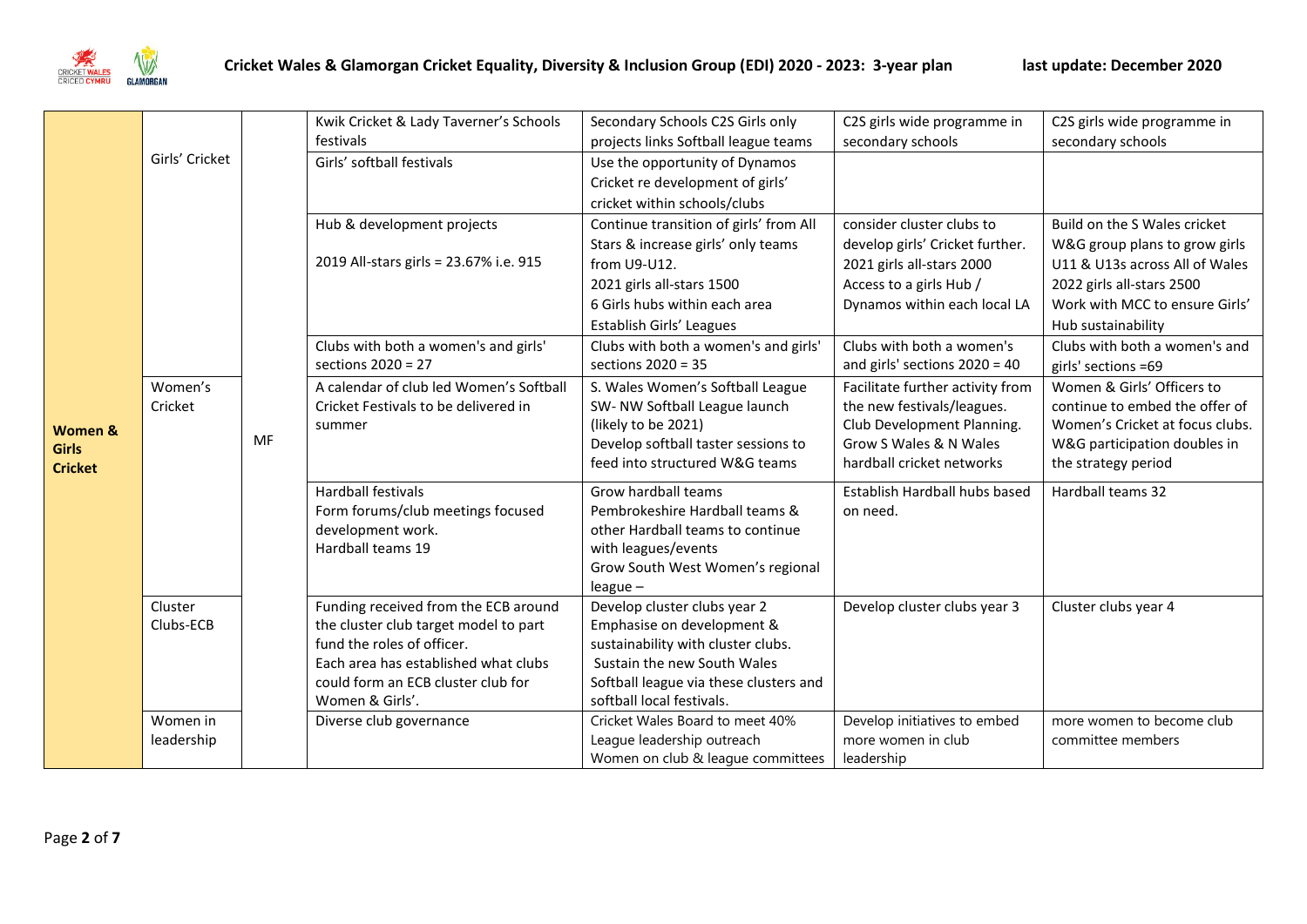

| Disability Cricket: To obtain an ethos of inclusion across Wales at all levels of Cricket participation as a natural procedure and ensure that people with any impairments are |                                    |           |                                                                                                                                                                                                                                                                                                                   |                                                                                                                                                                                                                                         |                                                                                                             |                                                                                                                                    |  |  |
|--------------------------------------------------------------------------------------------------------------------------------------------------------------------------------|------------------------------------|-----------|-------------------------------------------------------------------------------------------------------------------------------------------------------------------------------------------------------------------------------------------------------------------------------------------------------------------|-----------------------------------------------------------------------------------------------------------------------------------------------------------------------------------------------------------------------------------------|-------------------------------------------------------------------------------------------------------------|------------------------------------------------------------------------------------------------------------------------------------|--|--|
| respected and valued for the contribution that they make to the game, under the "One Game Banner".                                                                             |                                    |           |                                                                                                                                                                                                                                                                                                                   |                                                                                                                                                                                                                                         |                                                                                                             |                                                                                                                                    |  |  |
|                                                                                                                                                                                | Special<br>Schools'<br>outreach    | LR.       | Delivery of school's prog at 4 schools in<br>N Wales across the winter by<br>community coaches linked into Colwyn<br>Bay, Wrexham/Gwersyllt & the new<br>Disability Cricket Hub in Dolgellau.<br>Focus on grassroots offer. Current<br>schools outreach needs to align more<br>with hub model; 45 schools engaged | New disability poster to be circulated<br>to all clubs to increase awareness of<br>opportunities available<br>Schools programme to align with club<br>and hub development<br>Local areas need specific funding to<br>develop this area. | All school activity totally<br>aligned to hub growth                                                        | Hubs supported by aligned<br>schools programme<br>60 schools engaged                                                               |  |  |
| <b>Disability</b><br><b>Cricket</b>                                                                                                                                            | Hubs                               | LR        | North Wales hubs also aware that if<br>there is a talented player there is a<br>pathway available<br>5 hubs across Wales                                                                                                                                                                                          | Lords Taverners Super 1 bid for hubs<br>across Wales. To include two new<br>North Wales hubs and consolidation<br>of existing three<br>2021 Super 1s bid                                                                                | Build disability hubs to engage<br>with each junior league in<br>Wales                                      | Disability Hubs networked<br>across all areas of Wales<br>9 hubs across Wales                                                      |  |  |
|                                                                                                                                                                                | Disability<br><b>Cricket Clubs</b> | LR        | one dedicated Disability Cricket Club<br>in each District. Currently 5                                                                                                                                                                                                                                            | SW - Revisit Insight Accreditation.<br>Realign with Club mark clubs initially                                                                                                                                                           |                                                                                                             | one dedicated Disability<br>Cricket Club in each District.                                                                         |  |  |
|                                                                                                                                                                                | Wales &<br>Performance             | MT&<br>LR | Successful first overseas disability tour<br>to Sri Lanka held in Oct 2019.<br>National Development centres x4<br>2x National team players Deaf.<br>Two County teams in BACD<br>National visually impaired team (not<br>in place)                                                                                 | 4<br>$\overline{2}$<br>$\overline{2}$<br>25%                                                                                                                                                                                            | 6<br>5<br>$\overline{c}$<br>50%                                                                             | NDCs x8<br>One National team Deaf.<br>Three County teams BACD<br>National visually impaired<br>team.                               |  |  |
|                                                                                                                                                                                |                                    |           |                                                                                                                                                                                                                                                                                                                   |                                                                                                                                                                                                                                         |                                                                                                             |                                                                                                                                    |  |  |
| <b>Older</b><br>People &<br><b>Dementia</b><br><b>Friendly</b><br>work                                                                                                         |                                    | AH        | Build on the partnership with Sporting<br>Memories<br>Use the momentum of clock cricket in<br>Aneurin Bevan HB<br>Explore how heritage can support older<br>people<br>Set up online accessibility of heritage<br>products e.g. Podcasts                                                                           | Dementia Friends / friendly<br>communities work create 2 clubs<br>Engage with one more health board<br>Set up Friends of Glamorgan/Wales<br>Cricket Heritage<br>Online 'Winter Talks'<br>Clubs website                                  | 4 clubs<br>2 more Health boards<br>Make resource available to<br>clubs to co-host club heritage<br>sections | Cricket clubs inclusive & safe<br>environments 8 sporting<br>memory clubs<br>All health boards<br>Grown membership across<br>Wales |  |  |
|                                                                                                                                                                                |                                    |           |                                                                                                                                                                                                                                                                                                                   |                                                                                                                                                                                                                                         |                                                                                                             |                                                                                                                                    |  |  |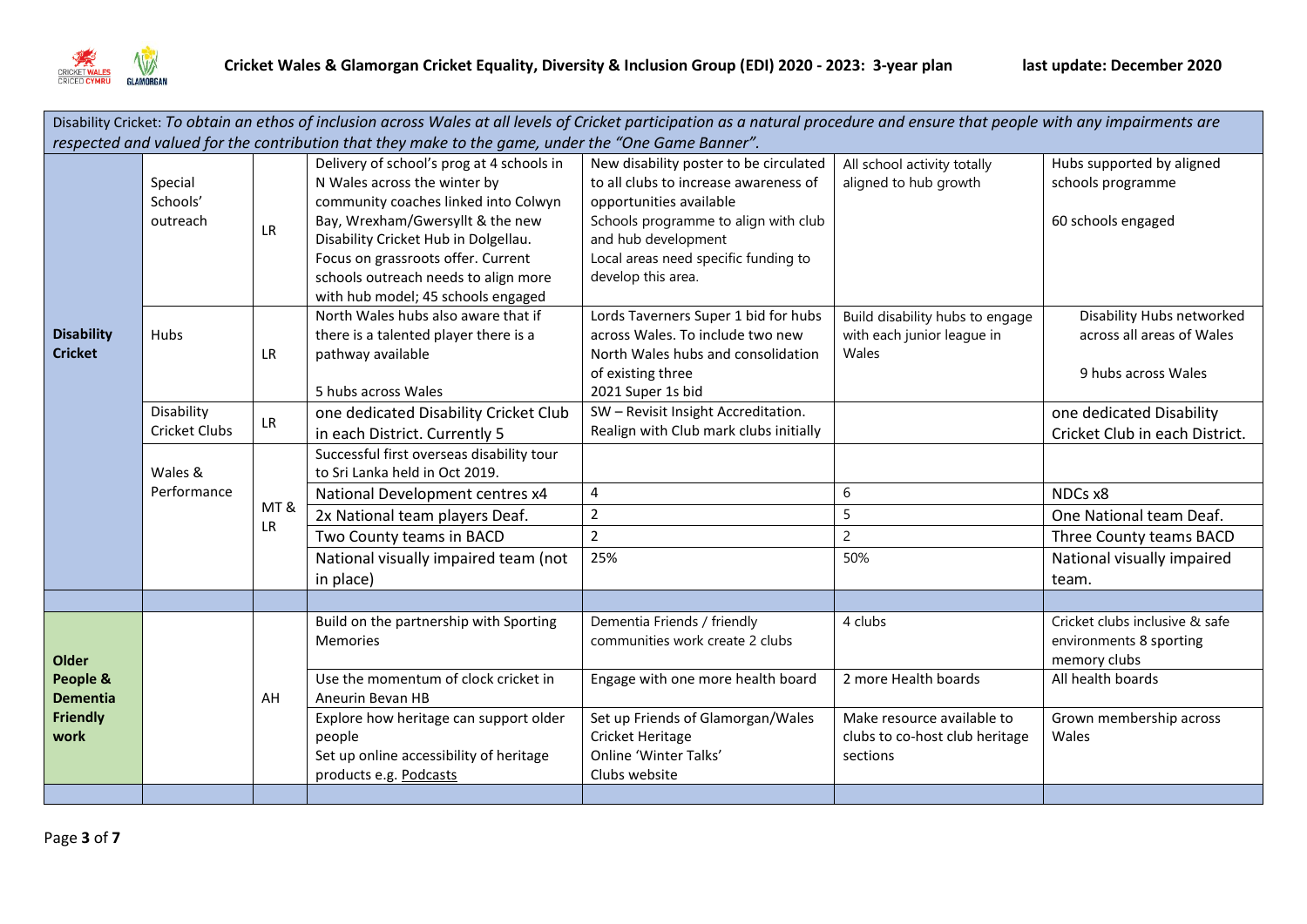

| <b>Diverse</b>     | Governance                        |     | Re set Diverse communities cricket<br>stakeholder group (previously BAME)<br>Set up Glamorgan Advisory Group                                                   | Re fresh current strategy                                                                              | Identify key enablers and<br>influencers                          | Mature offer for BAME cricket                                                             |
|--------------------|-----------------------------------|-----|----------------------------------------------------------------------------------------------------------------------------------------------------------------|--------------------------------------------------------------------------------------------------------|-------------------------------------------------------------------|-------------------------------------------------------------------------------------------|
|                    | Data                              |     | 2020: Club Membership = 8% under rep<br>ethnicities; Wales Pop= 5.9%: All Stars<br>2019: Asian any: 3.53%; Any mixed<br>white & Black African Caribbean: 0.39% | ASC; Any Asian 6%.<br>Any mixed white & Black African<br>Caribbean: 1%                                 | ASC; Any Asian 7%                                                 | ASC; Any Asian 8%                                                                         |
|                    | Pop ups                           |     | Cardiff: Pop Ups / Ambassadors<br>Continued X5 Pop ups<br>Focus on Indian Community                                                                            | X7 Pop ups Cardiff connected to<br>clubs<br>Develop National Lottery scheme                            | X8 Pop ups Cardiff. Connected<br>to clubs                         | X10 pop ups connected<br>Summer programme; better<br>data capture.                        |
|                    | Cardiff                           |     | Newport: 1 x pop up<br>City Cup delivery<br>Cricket Cohesion Cup Grande Finale:<br><b>Emergency Services Fun Day</b>                                           | City Cup / Cohesion Cup in Swansea                                                                     | 2 pop ups Newport<br>Growth on specific<br>competitions options   | 3 pop ups                                                                                 |
|                    | Newport                           |     | Publicity; winter training for 12 at NISV.<br>School visits St Woolos, Pillgwenlly, and<br>Maindee Primary School:                                             | New Cohesion Cup<br>W&G<br>City cup team                                                               | plan in place Newport CC<br>City Cup linked to Newport CC         |                                                                                           |
|                    | Swansea                           | AA/ |                                                                                                                                                                | pop-up in (Hafod /Sandfields area)<br>Cohesion Cup local police                                        | pop-up in (Cohesion Cup local<br>police                           | Pop up<br>Cohesion Cup local police                                                       |
| <b>Communities</b> | Girls                             | MF  |                                                                                                                                                                | Need to connect into wider clubs.<br>Girls softball set up                                             | Girls hard ball set up                                            |                                                                                           |
|                    | Women                             |     | Initial pilot sessions<br>Women's Connect first; community<br>leaders; build relations with clubs;                                                             | Bolly Crik in 2021<br>Softball league w&g<br>leader development                                        | Mirror cohesion cup to<br>embrace BME women to take<br>part       | Mirror cohesion cup to<br>embrace BME women to take<br>part                               |
|                    | Volunteers/<br>workforce          |     | Train New Activators in the community<br>Deploying participants & gain new<br>recruits with focus on Women & Girls                                             | Recruit to F1 courses<br>Redeployment of trained volunteers:                                           | Fully trained volunteers to run<br>junior sections in focus clubs | . Fully trained volunteers to run<br>junior sections in focus clubs                       |
|                    | Funding                           |     | Funding Applications - being more<br>creative Optimise national lottery grant                                                                                  | <b>Funding Applications</b>                                                                            | <b>Funding Applications</b>                                       |                                                                                           |
|                    | ALL Stars &<br>Dynamos<br>Cricket |     | Successful Grangetown scheme: & Roath<br>Connect with Grangetown & Bay Tigers<br>Use Foodbank initiative                                                       | Grow ASC in ALL S Asian clubs                                                                          | Vibrant ASC programmes<br>across key clubs                        | expand in non-club locations &<br>ensure all focus cricket clubs<br>run their own centres |
|                    | Profile                           |     |                                                                                                                                                                | Sport Wales - school sports survey<br>recognised a BAME increase and<br>captured our project on camera | Build on bank of films created                                    | Role models for participation<br>across W&G                                               |
|                    | Connecting<br>the pro game        |     | Guard of honours at Sophia Gardens<br>International ticket allocation MCB                                                                                      | Use of the Hundred / T20 Blasts                                                                        | Use of the Hundred/T20<br><b>Blasts</b>                           | Use of the Hundred / T20 Blasts                                                           |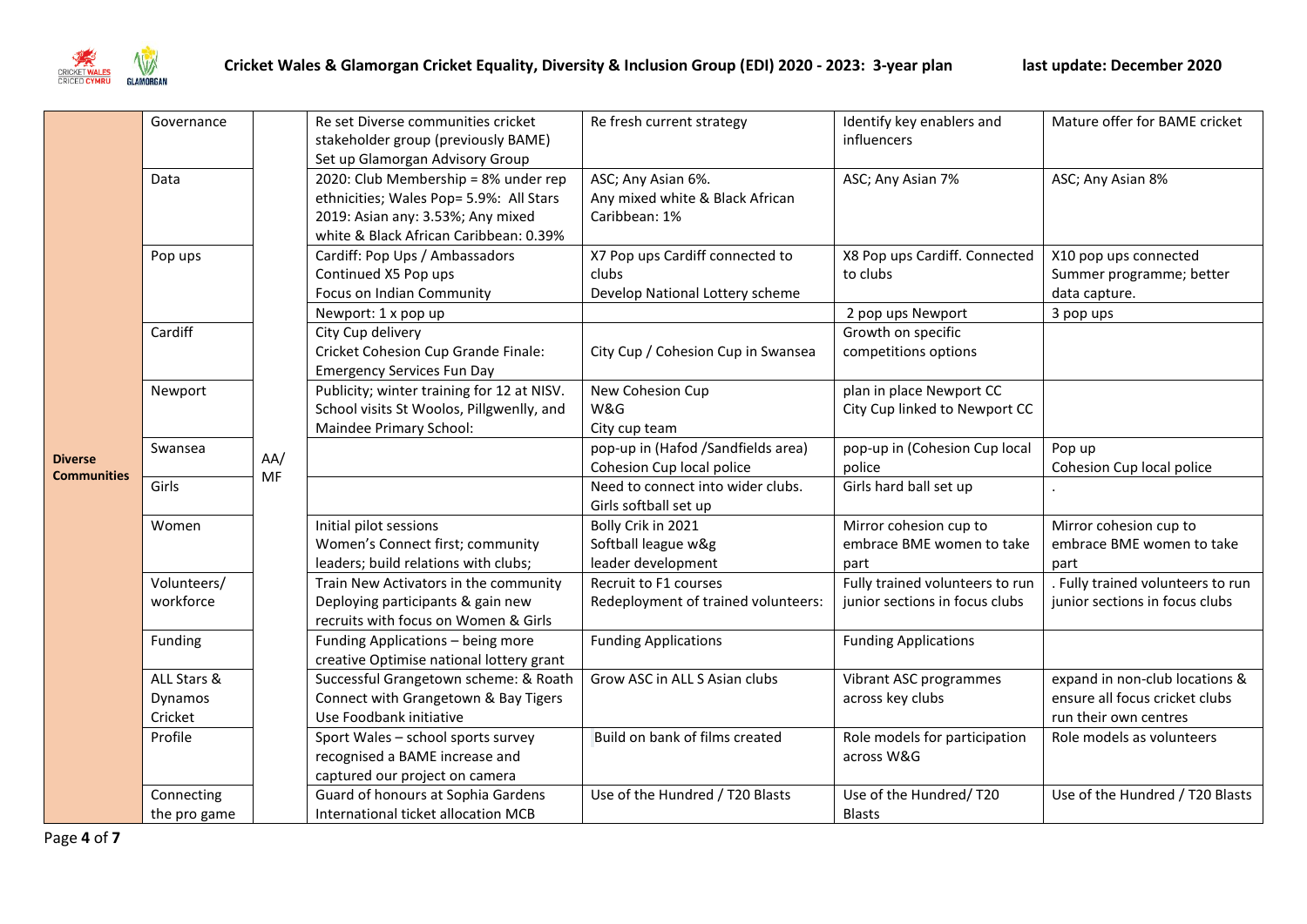

|                                                       | Refugees &<br>Asylum<br>workers  |           | 2019: Via the Glamorgan Stadium visit<br>programme, partnering with local<br>community and church groups to offer<br>days where participants were able to<br>feel involved, safe, and more settled. | Build on 2019 programme with<br>closer links to these groups e.g.<br>Rainbow centre / Oasis / Refugee<br>Council / Space 4U                         | Work with six groups<br>(refugees and trafficked<br>individuals) seeking solace                   | Using BSBT programme<br>International cricket and strong<br>networks                              |                                                                           |
|-------------------------------------------------------|----------------------------------|-----------|-----------------------------------------------------------------------------------------------------------------------------------------------------------------------------------------------------|-----------------------------------------------------------------------------------------------------------------------------------------------------|---------------------------------------------------------------------------------------------------|---------------------------------------------------------------------------------------------------|---------------------------------------------------------------------------|
|                                                       | Charities                        |           |                                                                                                                                                                                                     | T20 Blast programme of charities<br>Cricket4Good partnership with Citizens<br>Cymru fighting food poverty<br>CW partnership with 2 Wish upon a Star | T20 Blast programme of charities<br>Review appropriate partnerships                               | T20 Blast programme of<br>charities<br>Review appropriate<br>partnerships                         | T20 Blast programme of<br>charities<br>Review appropriate<br>partnerships |
|                                                       | <b>NEETS</b>                     |           | Review options if funding arises                                                                                                                                                                    | Review options if funding arises                                                                                                                    | Review options if funding<br>arises                                                               | Review options if funding arises                                                                  |                                                                           |
|                                                       | Home Office                      |           | Building a Stronger Britain Together<br>Diversity & Inclusion winner BITC 2020                                                                                                                      | Look to engage LEA 'paid' workshops                                                                                                                 | Look to engage LEA 'paid'<br>workshops                                                            | Look to engage LEA 'paid'<br>workshops                                                            |                                                                           |
| <b>Deprived</b><br>communities<br>opening the<br>game | Food Poverty                     | <b>MF</b> | partner Citizens Cymru in COVID 19<br>support SHEP School Holiday<br>enrichment programme within the<br>Cardiff local education authority offering<br>cricket for children who are on FSM;          | Continue Food poverty relationship<br>Expand SHEP engagement                                                                                        | Continue Food poverty<br>relationship<br>Expand SHEP engagement                                   | Continue Food poverty<br>relationship<br><b>Expand SHEP engagement</b>                            |                                                                           |
|                                                       | Police &<br>Armed<br>Services    |           | Created experiences at the stadium for a<br>wide range of uniformed organisations<br>across South Wales                                                                                             | Build on armed services covenant:<br>Armed Services Day T20 match                                                                                   | Build on armed services<br>covenant: Armed Services<br>Day T20 match                              | Build on armed services<br>covenant: Armed Services Day<br>T <sub>20</sub> match                  |                                                                           |
|                                                       | Non-Club<br>locations<br>Wicketz |           | All stars centre<br>https://www.bbc.co.uk/sport/wales/446<br>33047 all stars and BAME Grangetown &<br>Roath in 2019                                                                                 | Link with clubs engagement                                                                                                                          | Link with clubs engagement                                                                        | Link with clubs engagement                                                                        |                                                                           |
|                                                       |                                  |           |                                                                                                                                                                                                     | Wicketz funding secured via Lords<br>Taverners. Centres in Llanrumney and<br>Rhondda Valley                                                         | Centres in Llanrumney and Rhondda<br>Valley Ferndale Abercynon                                    | Grow centres across Wales                                                                         | Renewed funding                                                           |
|                                                       | <b>Time Credits</b>              |           | 2019: Partnered Time Credits family<br>engagement in socially deprived<br>neighbourhoods in Cardiff, Barry,<br>Aberdare, and Monmouth. offer<br>voucher to visit Glamorgan's T20                    | Resume programme to engage<br>communities that would not<br>normally watch a professional game                                                      | Resume programme to<br>engage communities that<br>would not normally watch a<br>professional game | Resume programme to engage<br>communities that would not<br>normally watch a professional<br>game |                                                                           |
|                                                       | Evidence                         |           | Clearly articulate impact of cricket<br>outreach in changing lives                                                                                                                                  | Clearly articulate impact of cricket<br>outreach in changing lives                                                                                  | Clearly articulate impact of<br>cricket in changing lives                                         | Cricket evidences its huge<br>impact                                                              |                                                                           |
|                                                       |                                  |           |                                                                                                                                                                                                     |                                                                                                                                                     |                                                                                                   |                                                                                                   |                                                                           |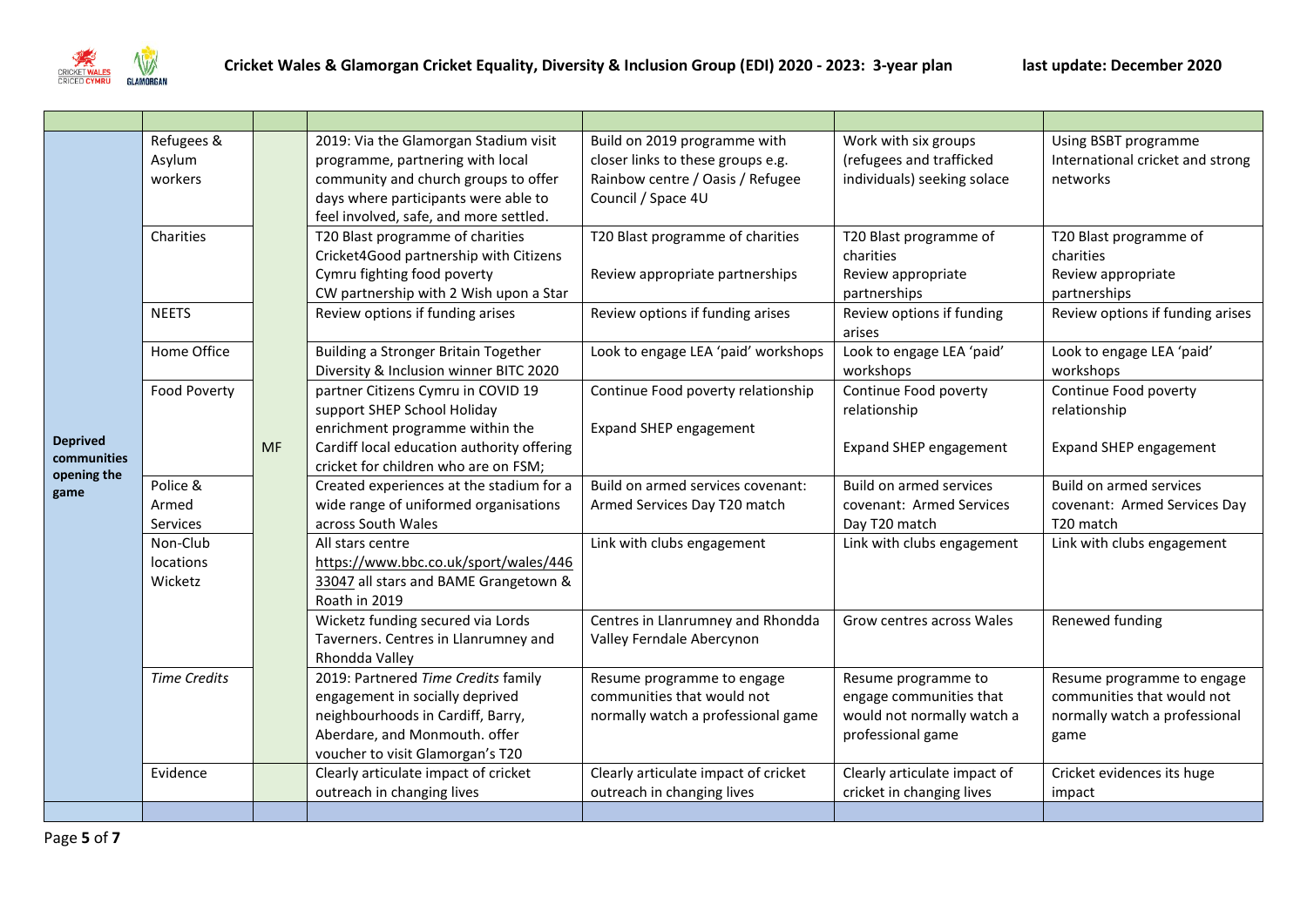

|                     | Talent,        |    | Current Glamorgan pathway diverse                                   | Implement Advisory group              | Implement Advisory group     | Implement Advisory group        |
|---------------------|----------------|----|---------------------------------------------------------------------|---------------------------------------|------------------------------|---------------------------------|
|                     | Pathway &      |    | ethnicity = 10% of Wales age group                                  | recommendations connect with EDI      | recommendations              | recommendations                 |
|                     | Professional   |    | squads                                                              |                                       |                              |                                 |
|                     | Game           |    | Set up Advisory group to review any                                 |                                       |                              |                                 |
|                     |                |    | current unknown barriers and blind                                  |                                       |                              |                                 |
|                     |                |    | spots in preventing the smooth progress<br>of talented BAME players |                                       |                              |                                 |
|                     | Whole family   |    | Baby Dragons: introduced an U4 in T20s                              | Develop family offers with advent of  | Develop family offers with   | Develop family offers with      |
|                     | offer          |    | The All Stars ticket offer to clubs for                             | dynamos cricket                       | advent of dynamos cricket    | advent of dynamos cricket       |
|                     |                |    | internationals was well received.                                   | More than Rugby & Have a Go           | More than Rugby & Have a Go  | More than Rugby & Have a Go     |
|                     |                |    |                                                                     | sessions in the summer                | sessions in the summer       | sessions in the summer          |
|                     |                |    |                                                                     | Family Days at Blast/Kids go free.    | Family Days at Blast/Kids go | Family Days at Blast/Kids go    |
|                     |                |    |                                                                     |                                       | free.                        | free.                           |
| <b>The</b>          | Education      |    | The Museum of Welsh Cricket = first                                 | 2021 rebuild programme and re         | 50:50 balance of tours Wales | open access to as many high     |
| <b>Professional</b> |                |    | fully accredited cricket museum in the                              | balance towards more welsh-based      | / Foreign schools            | FSM schools as possible         |
| <b>Game</b>         |                |    | <b>UK</b>                                                           | schools                               |                              |                                 |
|                     |                |    | Stadium tours 2019 = 15.978                                         |                                       |                              |                                 |
|                     |                | MF | Riverside Challenge: engage 700+                                    | Riverside Challenge: engage 700+      | Riverside Challenge: engage  | Riverside Challenge: engage     |
|                     |                |    | children in high FSM schools close to                               | children in high FSM schools close to | 700+ children in high FSM    | 700+ children in high FSM       |
|                     |                |    | Sophia Gardens                                                      | Sophia Gardens                        | schools close to Sophia      | schools close to Sophia Gardens |
|                     |                |    |                                                                     |                                       | Gardens                      |                                 |
|                     |                |    | Fusion partnership to boost the literacy                            | Develop new projects with Fusion to   | Develop new projects with    | Develop new projects with       |
|                     |                |    | and Physical well-being of pupils.                                  | support schools in deprived           | Fusion to support schools in | Fusion to support schools in    |
|                     |                |    |                                                                     | communities                           | deprived communities         | deprived communities            |
|                     |                |    | Develop a festival approach for the                                 | Develop a festival approach for the   | Develop a festival approach  | Develop a festival approach for |
|                     |                |    | Swansea/ Newport/ Colwyn Bay                                        | Swansea/ Newport/ Colwyn Bay          | for the Swansea/ Newport/    | the Swansea/ Newport/ Colwyn    |
|                     |                |    | Glamorgan game.                                                     | Glamorgan game                        | Colwyn Bay Glamorgan game    | Bay Glamorgan game              |
|                     |                |    |                                                                     |                                       |                              |                                 |
|                     | Advanced       |    | Achieved intermediate level                                         | Work on equality data gathering &     | Work on equality data        | ATTAIN ADVANCED LEVEL IN        |
| <b>Equality</b>     | level progress | LH | Develop 2020-23 Action Plan                                         | <b>EIAs</b>                           | gathering & EIAs             | 2023                            |
| <b>Standard</b>     |                |    |                                                                     | <b>Staff Equality training</b>        |                              |                                 |
|                     |                |    |                                                                     |                                       |                              |                                 |
|                     |                |    |                                                                     |                                       |                              |                                 |